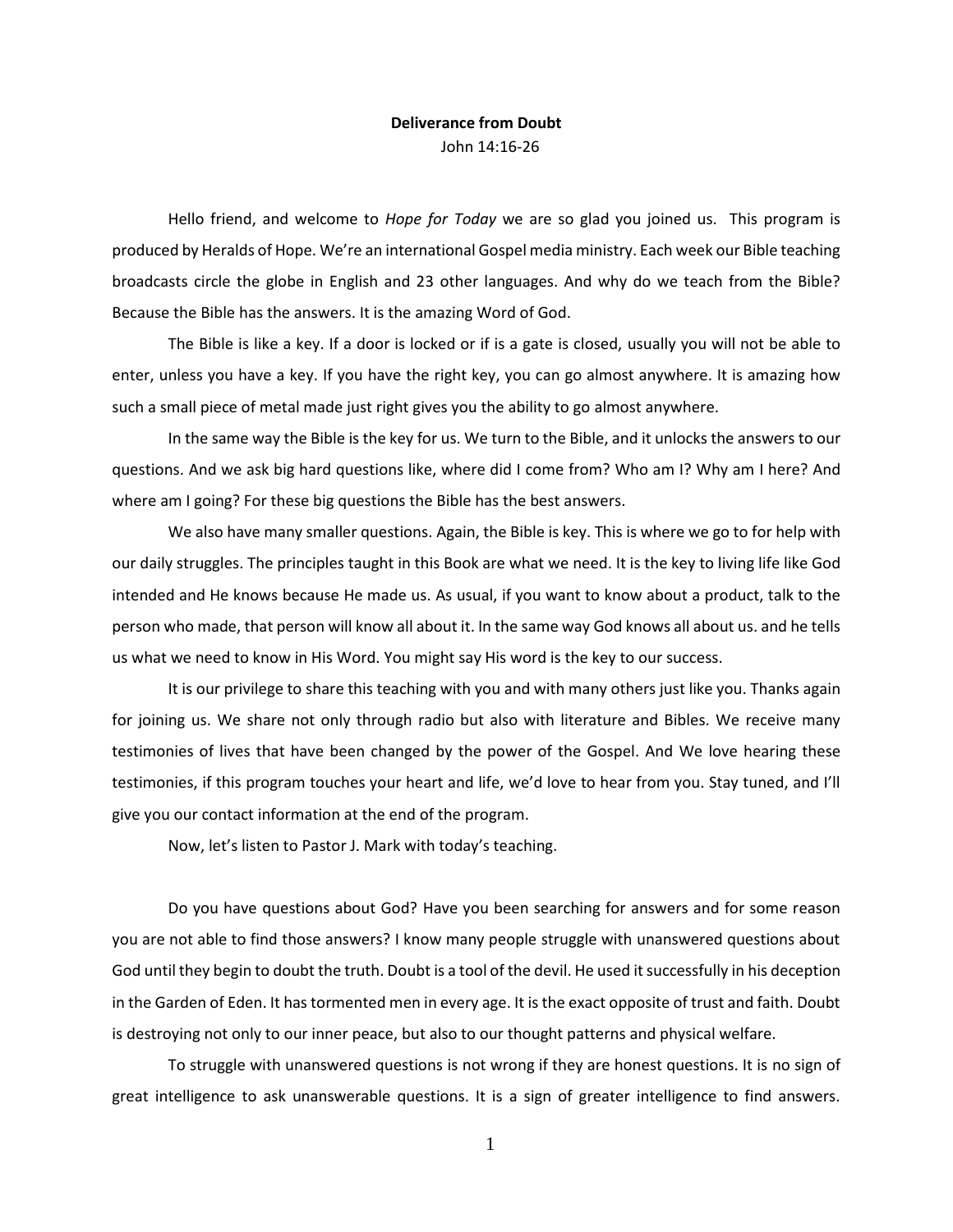Unanswered questions need not nurture doubt and when they do it does not mean that you cannot be delivered.

John 14:16-26 provides help for **DELIVERANCE FROM DOUBT**.

- 16 *And I will pray the Father, and he shall give you another Comforter, that he may abide with you forever.*
- 17 *Even the Spirit of truth; whom the world cannot receive because it seeth him not, neither knoweth him: but ye know him; for he dwelleth with you and shall be in you.*
- 18 *I will not leave you comfortless: I will come to you.*
- 19 *Yet a little while, and the world seeth me no more; but ye see me: because I live, ye shall live also.*
- 20 *At that day ye shall know that I am in my Father, and ye in me, and I in you.*
- 21 *He that hath my commandments, and keepeth them, he it is that loveth me: and he that loveth me shall be loved of my Father, and I will love him, and will manifest myself to him.*
- 22 *Judas (not Iscariot) saith unto him Lord, how is it that thou wilt manifest thy-self unto us, and not unto the world?*
- 23 *Jesus answered and said unto him, If a man love me, he will keep my words: and my Father will love him, and we will come unto him, and make our abode with him.*
- 24 *He that loveth me not keepeth not my sayings: and the word which ye hear is not mine, but the Father's which sent me.*
- 25 *These things have I spoken unto you, being yet present with you.*
- 26 *But the Comforter, which is the Holy Ghost, whom the Father will send in my name, he shall teach you all things, and bring all things to your remembrance, whatsoever I have said unto you*.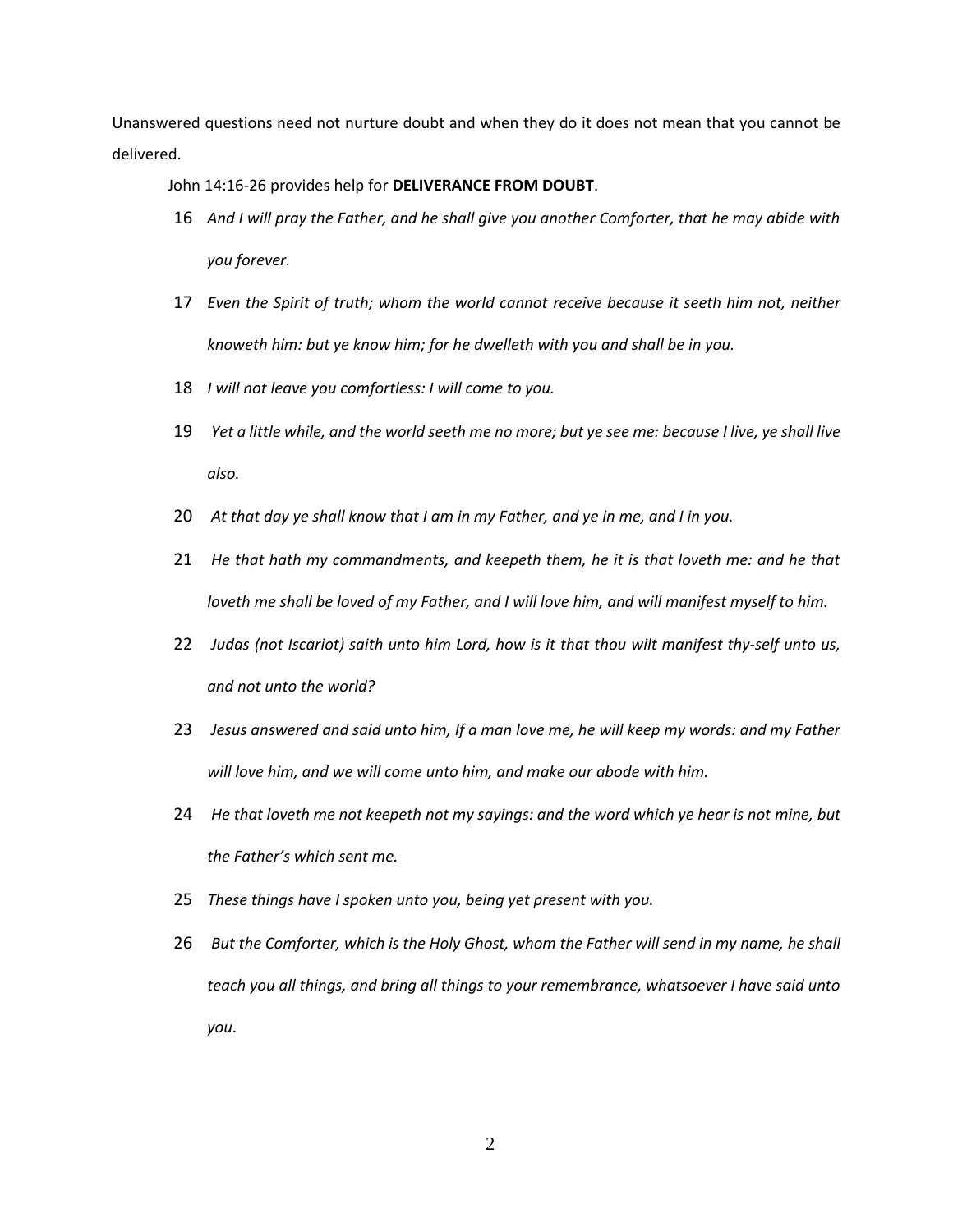In our text Jesus tells us by what MEANS we can be delivered from doubt. Praise the Lord! You do not need to be whipped or tormented by doubt, because Jesus gives us the means by which we can be delivered from doubt.

## First, **By the Abiding Presence of the Spirit**.

Observe that the Spirit comes from the Father and that He is going to be present with us forever! He is the Spirit of truth. How we search without finding! But when the Spirit of truth comes and abides with us, then we no longer need to search for truth because He ministers the truth to us. He is the Spirit of truth because He comes from the Father.

Now, I want you to notice that Jesus says He is going to send another Comforter. The Father is going to give us another Comforter. The word comforter has a great meaning in it. It means one who is called alongside, like an attorney or advocate. In one Scripture text Jesus is called our Comforter or Advocate. We have an Advocate with the Father, Jesus Christ. So Jesus is our Advocate with the Father and the Spirit of truth is our Advocate from the Father.

This, of course, is only true for believers. This is a fact that only believers can claim. The Spirit comes along side of those who believe in Jesus, to be that divine abiding presence. Yes, He comes to abide. He comes to live. He lives with us and in us: very real but not visible. This need not trouble us because we work daily with elements that we cannot see. Here is the Holy Spirit, the Spirit of truth, whom we can experience even though we cannot touch or feel Him with our normal sense of touch.

I point out to you the first sure means by which you can be delivered from doubt: through the abiding presence of the Spirit.

The second means is **By the Assuring Promise of Jesus**.

Oh, this blesses my heart, my friend, because Jesus said, "Because I live, you shall live also." Here before His crucifixion, He was anticipating the resurrection. He knew that the grave would not be able to hold Him, so He assured the disciples and us with this precious promise that because He lives, we also will live. This should surely help you overcome any doubt.

Then I noticed also the very beautiful union that Jesus talked about, a union with us, and not only with us but with the Father. He said, "I am in the Father and you are in me and I am in you." I will very frankly tell you, don't understand all this. But I'm going to accept what Jesus said and I'm going to believe that He knew what He was talking about. I am going to claim the promise that Jesus made that He is in the Father and I am in Him and e is in me. You can claim that promise too, by faith.

In addition, He is going to manifest Himself to us; not to the world, but to us. Judas asked that question, "Why not to the world?" Jesus answered, "If a man loves me, he will keep my words: and then

3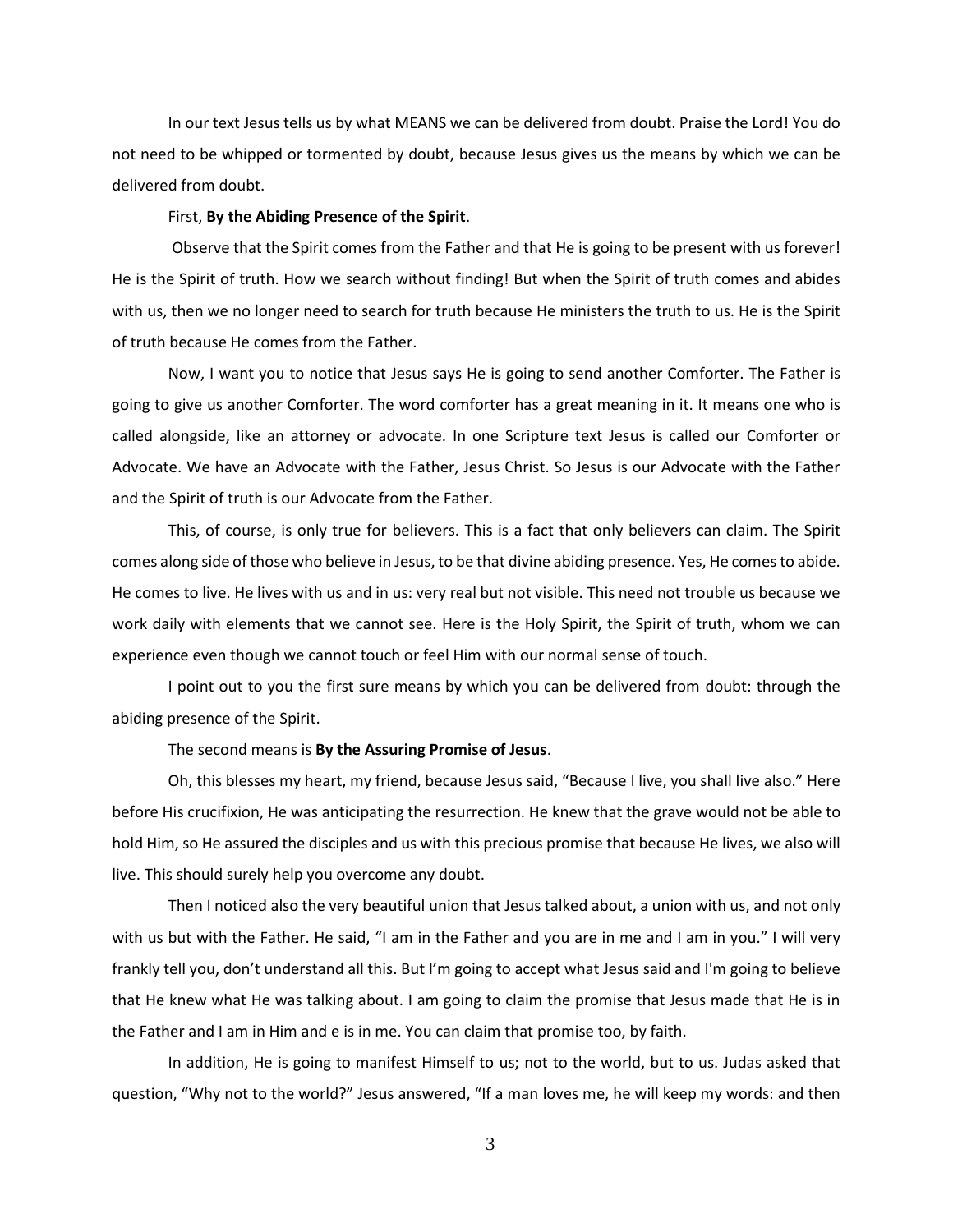my Father will love him, and we will come unto him, and make our dwelling place with him." The world does not love and so cannot receive.

So, we now have the Father, the Son and the Spirit living with us. Jesus said the Spirit would dwell with us. Then when we walk in His commandments and do those things that He has asked us to do, He and the Father will come also and live with us. They will be at home with us.

Here then is the second certain means by which you can be delivered from doubt. You can be delivered from your doubt by the assuring promise of Jesus.

## And the third means is **By the Exciting Possibility of Learning**.

Jesus said, "My words are not mine, but they are the Father's, who sent me." This is very clear: the authority of Jesus goes back to God the Father.

He commented again about the Comforter coming. The Father is going to send Him. We will be receiving the gift of the Holy Spirit. Now watch very carefully what this means to us. I discovered that the word spirit in the first part of our Bible, called the Old Testament, is the Hebrew word, *"ruach".* It is first used in Genesis 1:3 when the *"Ruach Elohim",* the Spirit of God, brooded upon the face of the deep in the creation of the world.

The New Testament word is *"pneuma"*. Both of these words are in essence non-material, that means we cannot eel and touch them. But the gift of the Spirit of God is our exciting possibility. He has a teaching position. Jesus said, "He shall teach you all things, and bring all things to your remembrance, whatever I have said unto you." What an exciting possibility of learning! The Holy Spirit is going to teach us the things we ought to know.

I want you to notice, however, that Jesus said, "Whatever I have said unto you." Some people, I'm sorry, claim to have such a special relationship with the Holy Spirit that they don't need to give attention to the Bible. That is wrong. When Jesus said, "The things I have said unto you," He meant the Spirit would teach us by the Word.

So here then is the third means by which you can be delivered from doubt, by the exciting possibility of learning. The Holy Spirit shall be the teacher.

By these means we can be delivered from doubt: by the abiding presence of the Spirit, the assuring promise of Jesus, and the exciting possibility of learning.

I urge you to use these means which Jesus gave and meet your need to be delivered from doubt.

My friend, was this teaching helpful? If you'd like a copy, either in print or on an audio CD, just contact us and ask for it by the title. Or log onto our website heraldsofhope.org

4